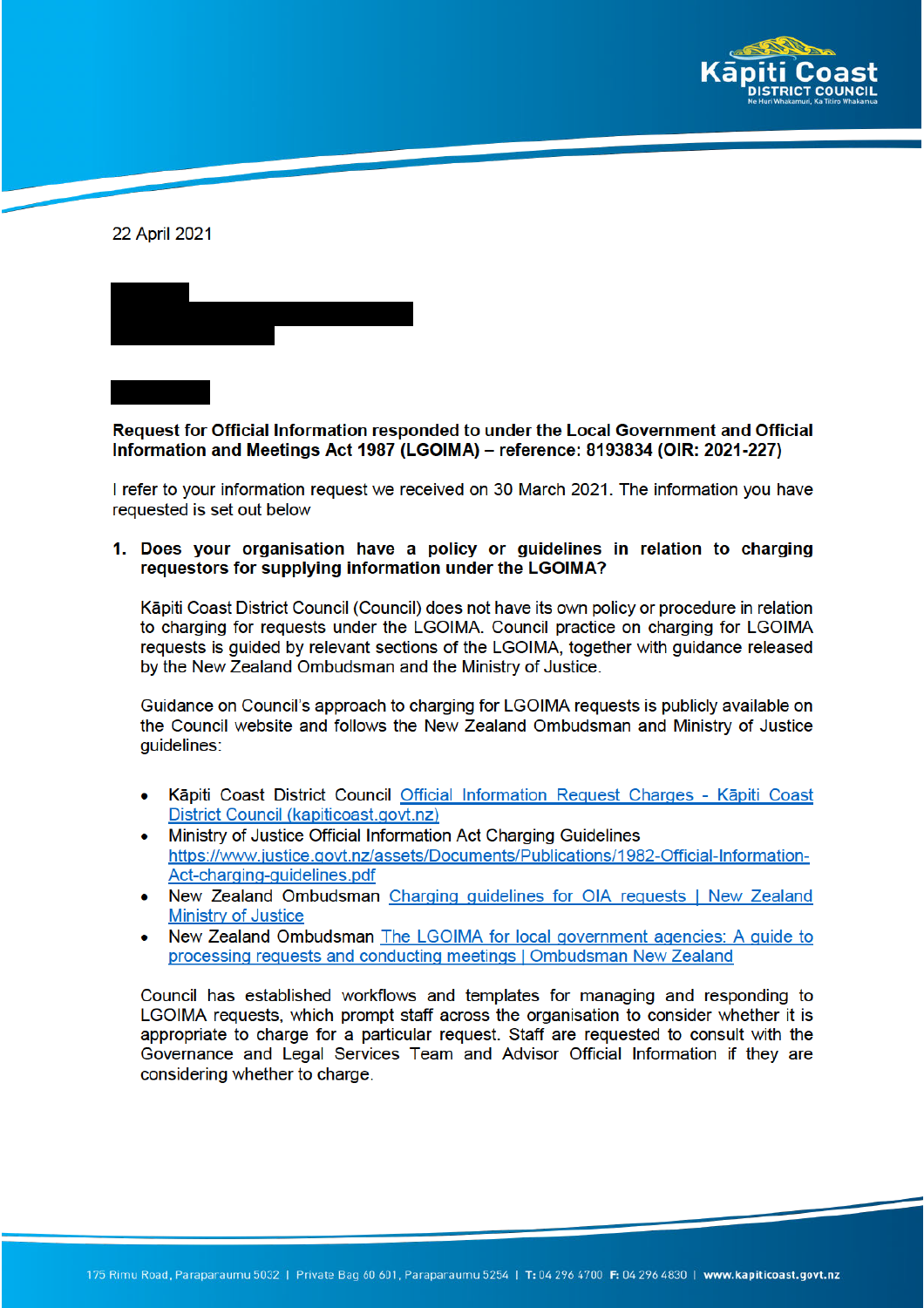**2. If yes, please supply a written copy of the policy/guideline, including grounds for seeking costs for supplying information, charges for photocopying, scanning or other copying of information and the hourly rate for staff time in compiling LGOIMA requests?**

As set out above, guidance on Council's approach to charging for LGOIMA requests is publicly available on the Council website.

**3. If not, what does your organisation charge for photocopying, scanning or other copying of information and what is the hourly rate for staff time in compiling requests under the LGOIMA?**

Please see the response above.

**4. In the 12 months from 1 January 2020 to 31 December 2020, how many requests for information under the LGOIMA did your organisation receive?**

Council received 228 requests over this period.

## **5. Of these, in how many was the requestor advised that they would incur charges for copying and staff time, or any other reason?**

Between 1 January 2020 and 31 December 2020, Council proposed a charge for 7 LGOIMA requests. In all instances where Council proposes a charge, Council provides the requester with an opportunity to refine or amend their request.

## **6. In how many of these, did the requestor pay the required charge for supplying of information?**

While Council proposed a charge on 7 occasions between 1 January 2020 and 31 December 2020, Council did not apply a charge for any of these requests. All requests were either withdrawn or refined.

## **7. In total, how much did your organisation receive in payments for supplying information under the LGOIMA?**

In the year 1 January 2020 to 31 December 2020 we received nil payments, as per response to Questions 6.

## **8. What were the largest 10 amounts paid by requestors in charges for fulfilling LGOIMA requests?**

In the year 1 January 2020 to 31 December 2020 this is not applicable. However, prior to this the last time we charged for LGOIMA requests was in 2016 as follows:

- a) \$760 (GST inclusive) September 2016
- b) \$456 (GST inclusive) May 2016<br>c) \$456 (GST inclusive) March 201
- $$456$  (GST inclusive) March 2016